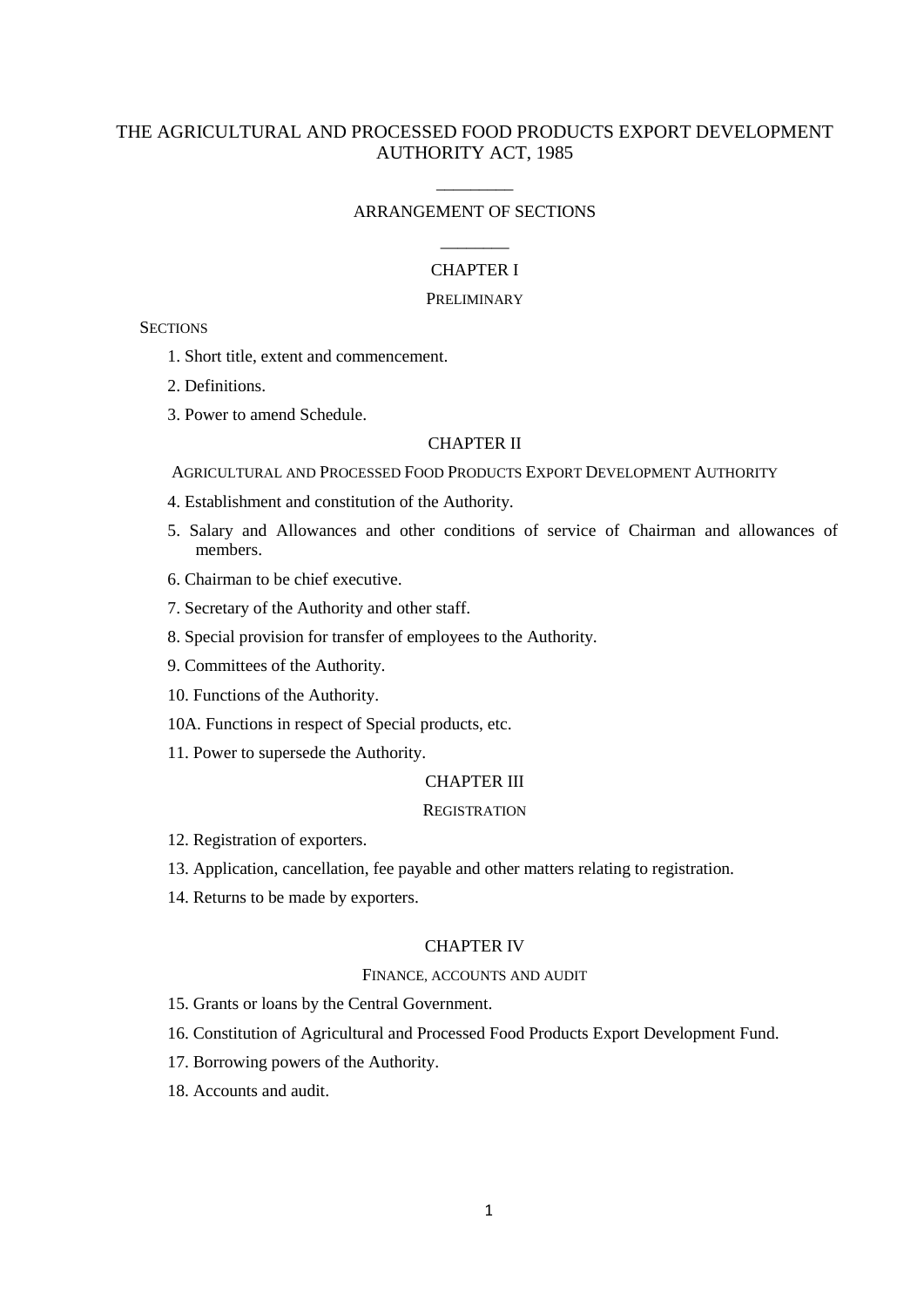### CHAPTER V

### CONTROL BY THE CENTRAL GOVERNMENT

### **SECTIONS**

- 19. Power to prohibit or control imports and exports of Scheduled products.
- 20. Directions by the Central Government.
- 21. Returns and reports.

### CHAPTER VI

### **MISCELLANEOUS**

- 22. Penalty for making false reports.
- 23. Penalties for obstructing a member or officer of the Authority in the discharge of his duty and for failure to produce books and records.
- 24. Other penalties.
- 25. Offences by companies.
- 26. Jurisdiction of court.
- 27. Previous sanction of the Central Government.
- 28. Protection of action taken in good faith.
- 29. Power to delegate.
- 30. Suspension of operation of this Act.
- 31. Application of other laws not barred.
- 32. Power to make rules.
- 33. Power to make regulations.
- 34. Rules and regulations to be laid before Parliament.
- 35. Validation.

THE FIRST SCHEDULE.

THE SECOND SCHEDULE.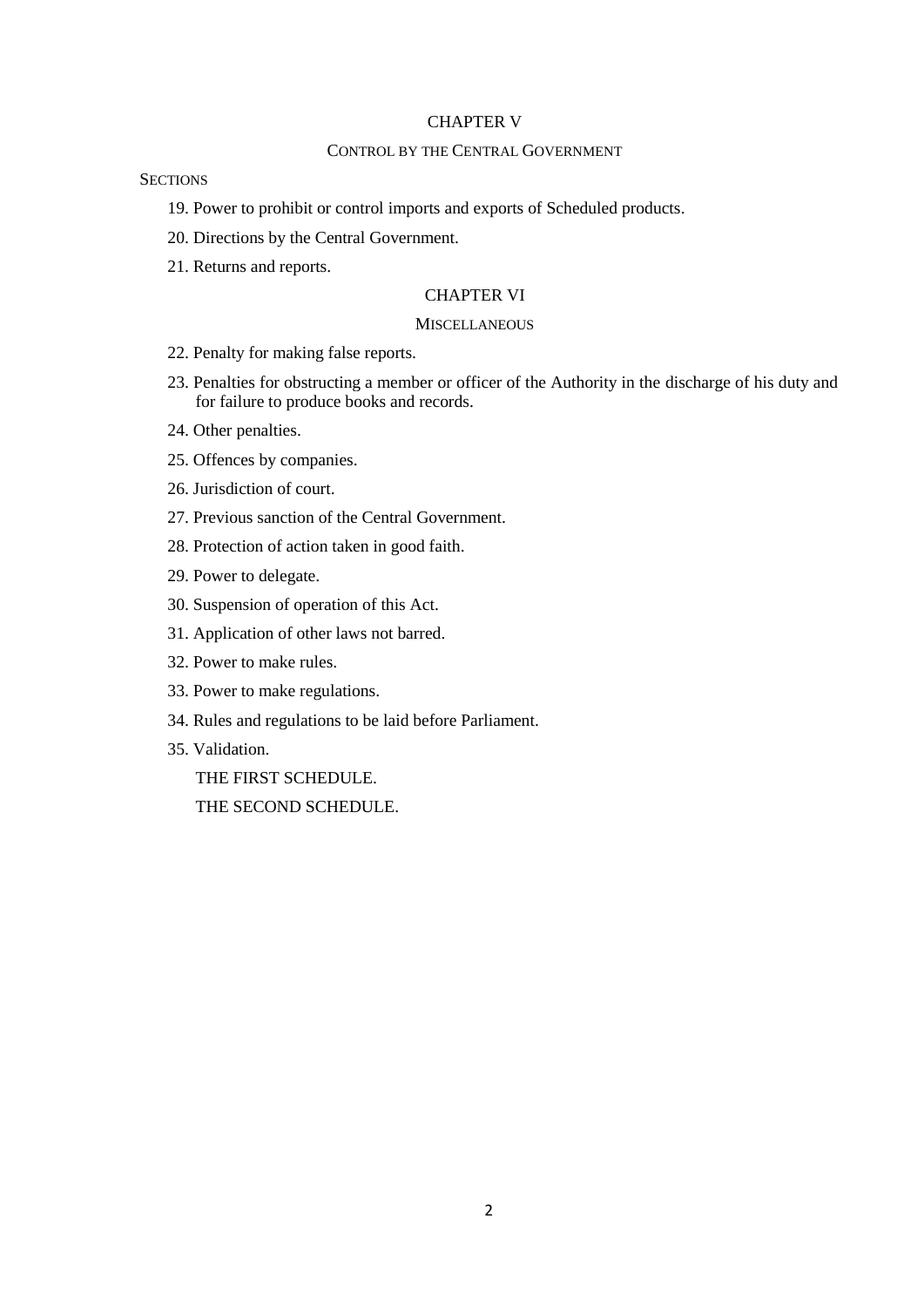## THE AGRICULTURAL AND PROCESSED FOOD PRODUCTS EXPORT DEVELOPMENT AUTHORITY ACT, 1985

#### ACT NO. 2 OF 1986

[*8th January*, 1986.]

An Act to provide for the establishment of an Authority for the development and promotion of exports of certain agricultural and processed food products and for matters connected therewith.

BE it enacted by Parliament in the Thirty-sixth Year of the Republic of India as follows:—

#### CHAPTER I

#### PRELIMINARY

**1. Short title, extent and commencement.—**(*1*) This Act may be called the Agricultural and Processed Food Products Export Development Authority Act, 1985.

(*2*) It extends to the whole of India.

 $(3)$  It shall come into force on such date<sup>1</sup> as the Central Government may, by notification in the Official Gazette, appoint, and different dates may be appointed for different provisions of this Act.

**2. Definitions.—**In this Act, unless the context otherwise requires,—

(*a*) "Authority" means the Agricultural and Processed Food Products Export Development Authority established under section 4;

(*b*) "Chairman" means the Chairman of the Authority;

(*c*) "export" means taking out of India by land, sea or air;

(*d*) "exporter" means a person registered as an exporter of Scheduled products under section 12;

(*e*) "member" means a member of the Authority and includes the Chairman;

(*f*) "prescribed" means prescribed by rules made under this Act;

 $(g)$  "processing" in relation to <sup>2</sup>[Scheduled products or, as the case may be, Special products] includes the process of preservation of such products such as canning, freezing, drying, salting, smoking, peeling or filleting and any other method of processing which the Authority may, by notification in the Official Gazette, specify in this behalf;

(*h*) "regulations" means regulations made under this Act;

(*i*) "Scheduled product" means any of the agricultural or processed food products included in <sup>3</sup>[the First Schedule];

 $^{4}$ [(*j*) "Special product" means any of the agricultural or processed food products included in the Second Schedule.]

**5** [**3. Power to amend the Schedule.—** The Central Government may, having regard to the objects to this Act, and if it considers necessary or expedient so to do, by notification in the Official Gazette, add to, or, as the case may be, omit from, the First Schedule or the Second Schedule any agricultural or processed food product and on such addition, or as the case may be, omission, such product shall be, or shall cease to be, a Scheduled product or Special product as the case may be.]

<sup>1.</sup> 13th February, 1986, *vide* notification No. S.O. 55(E), dated 13th February, 1986, *see* Gazette of India, 1986, Extraordinary, Part II, sec. 3(*ii*).

<sup>2.</sup> Subs. by Act 20 of 2009, s. 2, for "Scheduled products" (w.e.f. 13-10-2008).

<sup>3.</sup> Subs. by s. 2, *ibid*., for "the Schedule" (w.e.f. 13-10-2008).

<sup>4.</sup> Ins. by s. 2, *ibid*. (w.e.f. 13-10-2008).

<sup>5.</sup> Subs. by s. 3. *ibid.*, for section 3 (w.e.f. 13-10-2008).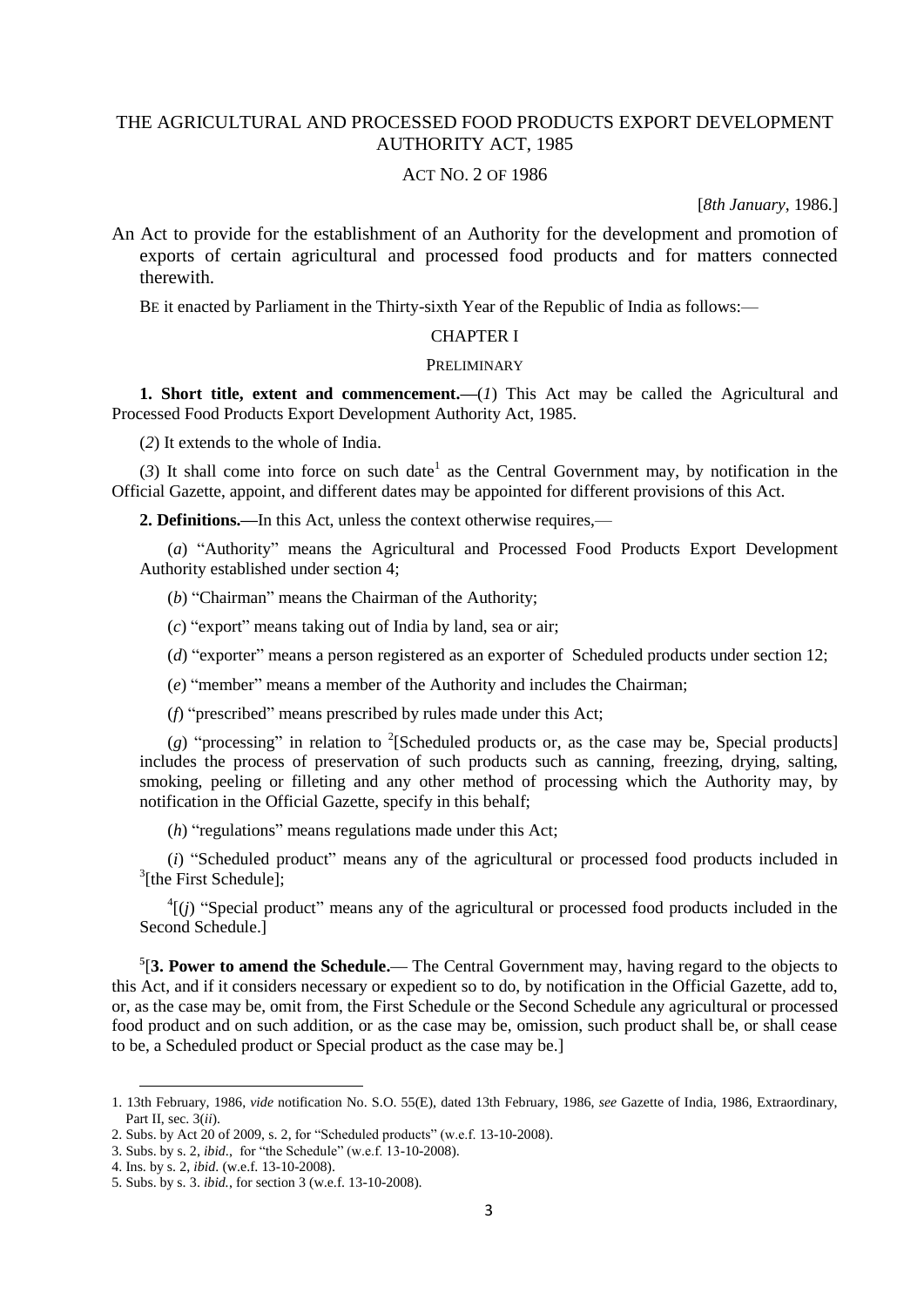#### CHAPTER II

#### AGRICULTURAL AND PROCESSED FOOD PRODUCTS EXPORT DEVELOPMENT AUTHORITY

**4. Establishment and constitution of the Authority.—**(*1*) With effect from such date as the Central Government may, by notification in the Official Gazette, appoint in this behalf, there shall be established for the purposes of this Act, an Authority to be called the Agricultural and Processed Food Products Export Development Authority.

(*2*) The Authority shall be a body corporate by the name aforesaid, having perpetual succession and a common seal, with power to acquire, hold and dispose of property, both movable and immovable, and to contract, and shall by the said name sue and be sued.

(*3*) The head office of the Authority shall be at Delhi and the Authority may, with the previous approval of the Central Government, establish offices or agencies at other places in or outside India.

(*4*) The Authority shall consist of the following members, namely:—

(*a*) a Chairman, to be appointed by the Central Government;

(*b*) the Agricultural Marketing Adviser to the Government of India, *ex officio*;

(*c*) one member to be appointed by the Central Government to represent the Planning Commission;

(*d*) three members of Parliament of whom two shall be elected by the House of the People and one by the Council of States;

(*e*) eight members to be appointed by the Central Government to represent, respectively, the Ministries of the Central Government dealing with—

(*i*) agriculture and rural development;

(*ii*) commerce;

(*iii*) finance;

(*iv*) industry;

(*v*) food;

(*vi*) civil supplies;

(*vii*) civil aviation;

(*viii*) shipping and transport;

(*f*) five members to be appointed by the Central Government by rotation in the alphabetical order to represent the States and the Union territories:

Provided that an appointment under this clause shall be made on the recommendation of the Government of the State, or as the case may be, the Union territory concerned;

(*g*) seven members to be appointed by the Central Government to represent,—

(*i*) the Indian Council of Agricultural Research;

(*ii*) the National Horticulture Board;

(*iii*) the National Agricultural Co-operative Marketing Federation;

(*iv*) the Central Food Technological Research Institute;

(*v*) the Indian Institute of Packaging;

(*vi*) the Spices Export Promotion Council; and

(*vii*) the Cashewnut Export Promotion Council;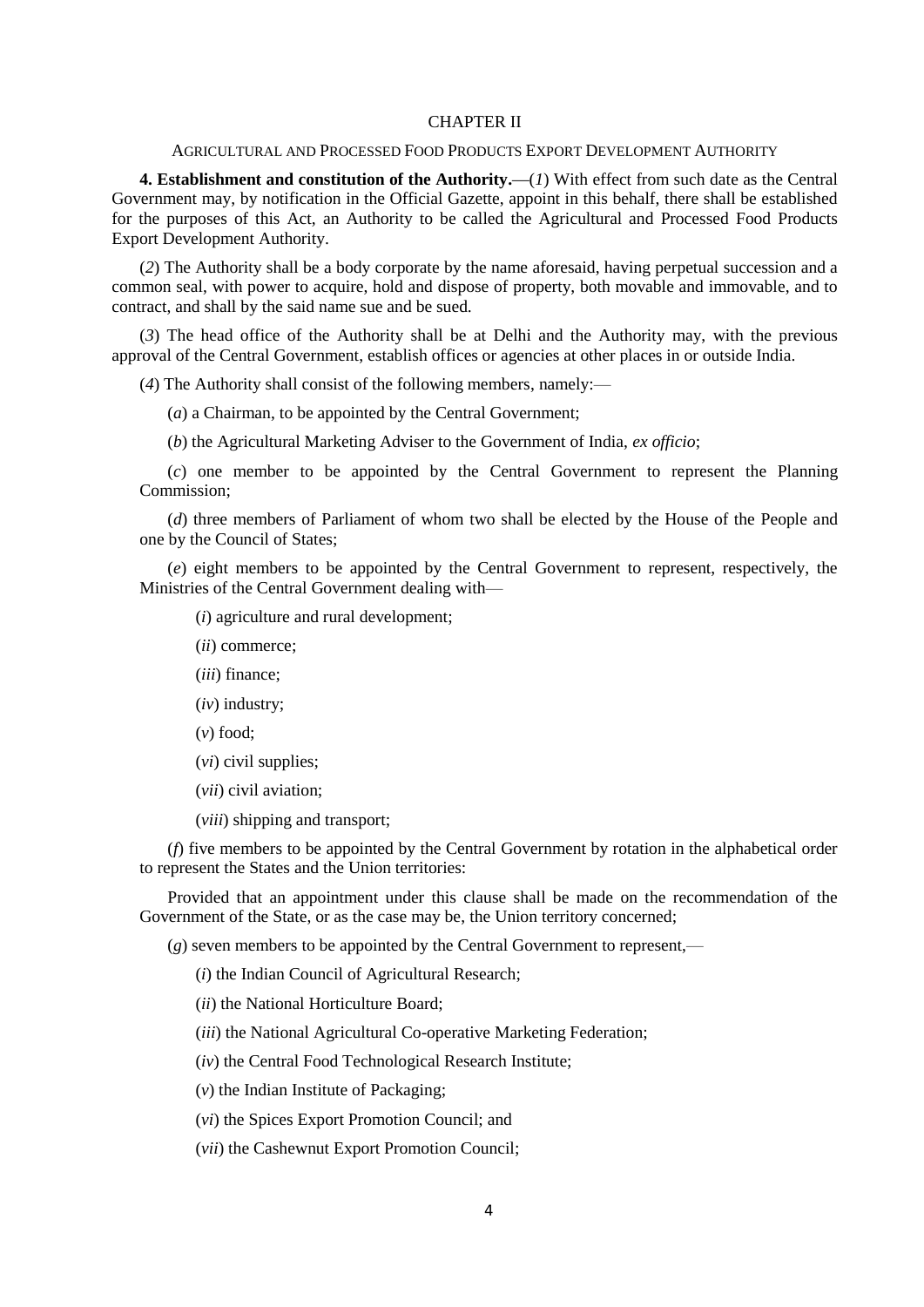(*h*) twelve members to be appointed by the Central Government to represent,—

(*i*) fruit and vegetable products industries;

(*ii*) meat, poultry and dairy products industries;

 $\frac{1}{i}$ [*(iii*) other Scheduled products or Special products industries;]

(*iv*) packaging industry:

Provided that the number of members appointed to represent any of the groups of industries specified in sub-clauses (*i*) to (*iii*) or the industry specified in sub-clause (*iv*) shall in no case be less than two;

(*i*) two members to be appointed by the Central Government from amongst specialists and scientists in the field of agriculture, economics and marketing of Scheduled products.

(*5*) The term of office of the members, other than the member referred to in clause (*b*) of sub-section (*4*) and the manner of filling vacancies among, and the procedure to be followed in the discharge of their functions by, the members shall be such as may be prescribed.

(*6*) Any officer of the Central Government, not being a member of the Authority, when deputed by that Government in this behalf, shall have the right to attend meetings of the Authority and take part in the proceedings thereof but shall not be entitled to vote.

(*7*) No act or proceeding of the Authority or any committee appointed by it under section 9 shall be invalid merely by reason of—

(*a*) any vacancy in, or any defect in the constitution of, the Authority or such committee; or

(*b*) any defect in the appointment of a person acting as a member of the Authority or such committee; or

(*c*) any irregularity in the procedure of the Authority or such committee not affecting the merits of the case.

(*8*) The Authority shall meet at such times and places and shall observe such rules of procedure in regard to the transaction of business at its meetings (including the quorum at its meetings) as may be provided by the regulations.

**5. Salary and Allowances and other conditions of service of Chairman and allowances of members.—**(*1*) The Chairman shall be entitled to such salary and allowances and shall be subject to such conditions of service in respect of leave, pension, provident fund and other matters as may, from time to time, be fixed by the Central Government.

(*2*) The other members of the Authority shall receive such allowances as may be fixed by the Central Government.

(*3*) A member, other than the *ex officio* member, may resign his office by giving notice thereof in writing to the Central Government and on such resignation being accepted, he shall be deemed to have vacated his office.

**6. Chairman to be chief executive.—**The Chairman shall be the chief executive of the Authority and shall exercise such powers and perform such duties as may be prescribed.

**7. Secretary of the Authority and other staff.**—(*1*) The Central Government shall appoint a Secretary to the Authority who shall exercise such powers and perform such duties as may be prescribed or as may be delegated to him by the Chairman.

(*2*) The Secretary shall be entitled to such salary and allowances and shall be subject to such conditions of service in respect of leave, pension, provident fund and such other matters as may, from time to time, be fixed by the Central Government.

<sup>1.</sup> Subs. by Act 20 of 2009, s. 4, for sub-clause (*iii*) (w.e.f. 13-10-2008).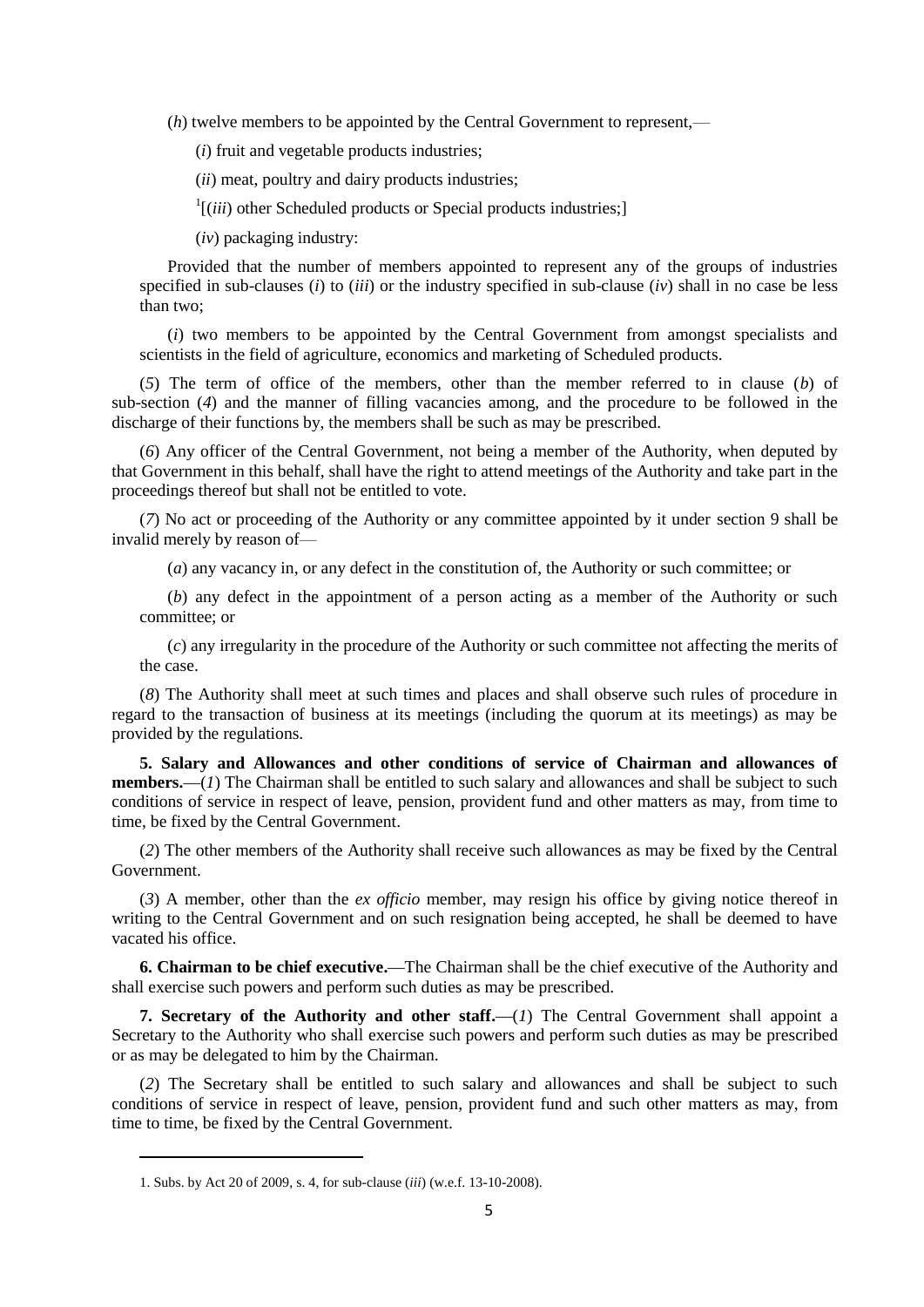(*3*) Subject to such control and restrictions as may be prescribed, the Authority may appoint such other officers and employees, as may be necessary, for the efficient performance of its functions and the method of appointment, the scale of pay and allowances and other conditions of service of such other officers and employees of the Authority shall be such as may be provided by the Authority by regulations.

(*4*) The Chairman, the Secretary and other officers and employees of the Authority shall not undertake any work unconnected with their duties under this Act except with the permission of the Central Government.

**8. Special provision for transfer of employees to the Authority**.—(*1*) On the establishment of the Authority, it shall be lawful for the Central Government to transfer to the Authority, by order, and with effect from such date or dates as may be specified in the order, any officer or other employee holding office as such in the Processed Foods Export Promotion Council (hereafter in this section referred to as the Council) immediately before the date on which the Authority is established:

Provided that the scale of pay of the post in the Authority to which such officer or other employee is transferred shall not be lower than the scale of pay of the post he was holding immediately before such transfer and the other terms and conditions of service (including pension, leave, provident fund and medical benefits) of the post to which he is transferred shall not be less favourable than the terms and conditions of service in relation to the post held by him immediately before such transfer.

(*2*) An order under sub-section (*1*) may be made so as to have retrospective effect from a date not earlier than the date of the commencement of this Act.

(*3*) Before any order is issued under sub-section (*1*), all officers and employees of the Council shall be given an option to express, in such form as may be prescribed, and within such time as may be specified in that behalf by the Central Government, their willingness or otherwise to become employees of the Authority and such option once exercised shall be final:

Provided that no order under sub-section (*1*) shall be made in relation to any officer or other employees of the Council who has intimated his intention of not becoming an employee of the Authority within the time specified in that behalf:

Provided further that such of the officers and employees of the Council who do not express, within the time specified in that behalf, their intention of becoming the employees of the Authority, shall be dealt with in the same manner and in accordance with the same laws and standing orders as would have applied immediately before the commencement of this Act to the employees of the Council in the event of the reduction of the strength of the officers and employees of the Council.

(*4*) An officer or other employee transferred by an order made under sub-section (*1*) shall, on and from the date of transfer, cease to be an employee of the Council and become an officer or other employee of the Authority with such designation as the Authority may determine and shall, subject to the provisions of the proviso to sub-section (*1*), be governed by the regulations made by the Authority under this Act in respect of remuneration and other conditions of service (including pension, leave, provident fund and medical benefits) and shall continue to be an officer or other employee of the Authority unless and until his employment is duly terminated by the Authority:

Provided that till such time as the regulations referred to above governing the conditions of service of its officers or other employees are framed by the Authority, the relevant laws and standing orders applicable to the officers and employees of the Council shall continue to be applicable to them.

(*5*) If a question arises whether the terms and conditions of service prescribed in the regulations framed by the Authority in respect of any matter, including remuneration, pension, leave, provident fund and medical benefits, are less favourable than those attached to the post held by an officer or other employee immediately before his transfer to the Authority, the decision of the Central Government in the matter shall be final.

**9. Committees of the Authority.**—(*1*) The Authority may appoint such committees as may be necessary for the efficient discharge of its duties and performance of its functions under this Act.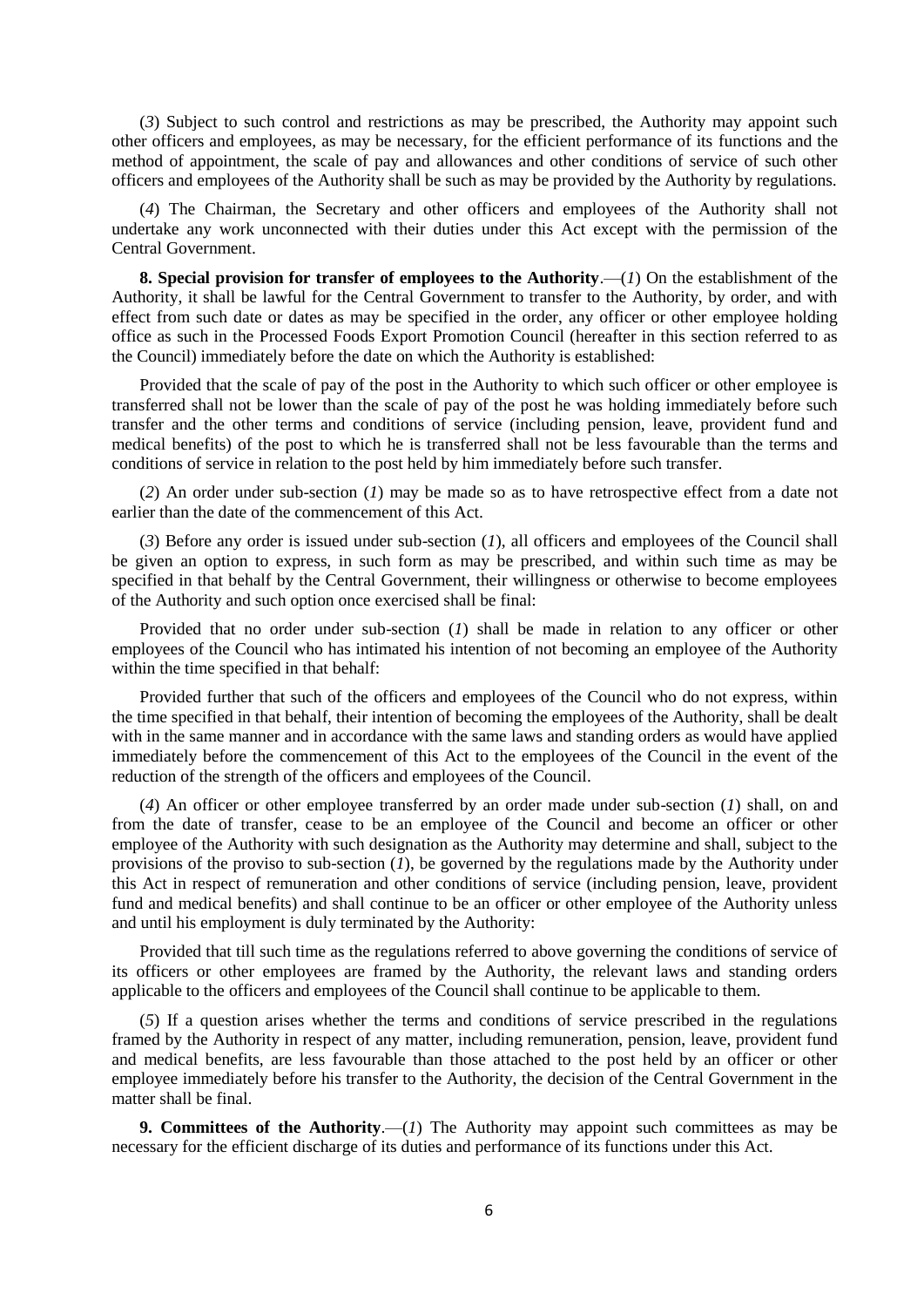(*2*) The Authority shall have the power to co-opt as members of any committee appointed under sub-section (*1*) such number of persons, who are not members of the Authority as it may think fit and the persons so co-opted shall have the right to attend the meetings of the committee and take part in its proceedings but shall not have the right to vote.

(*3*) The persons co-opted as members of a committee under sub-section (*2*) shall be entitled to receive such allowances for attending meetings of the committee as may be fixed by the Central Government.

10. Functions of the Authority.—(*1*) It shall be the duty of the Authority to undertake, by such measures as it thinks fit, the development and promotion, under the control of the Central Government, of export of Scheduled products.

(*2*) Without prejudice to the generality of the provisions of sub-section (*1*), the measures referred to therein may provide for**—**

(*a*) the development of industries relating to the Scheduled products for export by way of providing financial assistance or otherwise for undertaking surveys and feasibility studies, participation in the equity capital through joint ventures and other reliefs and subsidy schemes;

(*b*) the registration of persons as exporters of the Scheduled products on payment of such fees as may be prescribed;

(*c*) the fixing of standards and specifications for the Scheduled products for the purposes of export;

(*d*) the carrying out of inspection of meat and meat products in any slaughterhouse, processing plant, storage premises, conveyances or other places where such products are kept or handled for the purpose of ensuring the quality of such products;

(*e*) the improving of packaging of the Scheduled products;

(*f*) the improving of the marketing of the Scheduled products outside India;

(*g*) the promotion of export oriented production and development of the Scheduled products;

(*h*) the collection of statistics from the owners of factories or establishments engaged in the production, processing, packaging, marketing or export of the Scheduled products or from such other persons as may be prescribed on any matter relating to the Scheduled products; and the publication of the statistics so collected, or of any portions thereof or extracts therefrom;

(*i*) the training in various aspects of the industries connected with the Scheduled products;

(*j*) such other matters as may be prescribed.

<sup>1</sup>[10A. Functions in respect of Special products, etc.—Without prejudice to any law for the time being in force, it shall be the duty of the Authority to undertake, by such measures as may be prescribed by the Central Government for registration and protection of the Intellectual Property rights in respect of Special products in India or outside India.

*Explanation.***—**For the purpose of this section "Intellectual Property" means any right to intangible property, namely, trade marks, designs, patents, geographical indications or any other similar intangible property, under any law for the time being in force.]

**11. Power to supersede the Authority.—**(*1*) If the Central Government is of the opinion that the Authority is unable to perform, or has persistently made default in the performance of, the duty imposed on it by or under this Act or has exceeded or abused its powers, or has wilfully or without sufficient cause, failed to comply with any direction issued by the Central Government under section 20, the Central Government may, by notification in the Official Gazette, supersede the Authority for such period as may be specified in the notification:

<sup>1.</sup> Ins. by Act 20 of 2009, s. 5 (w.e.f. 13-10-2008).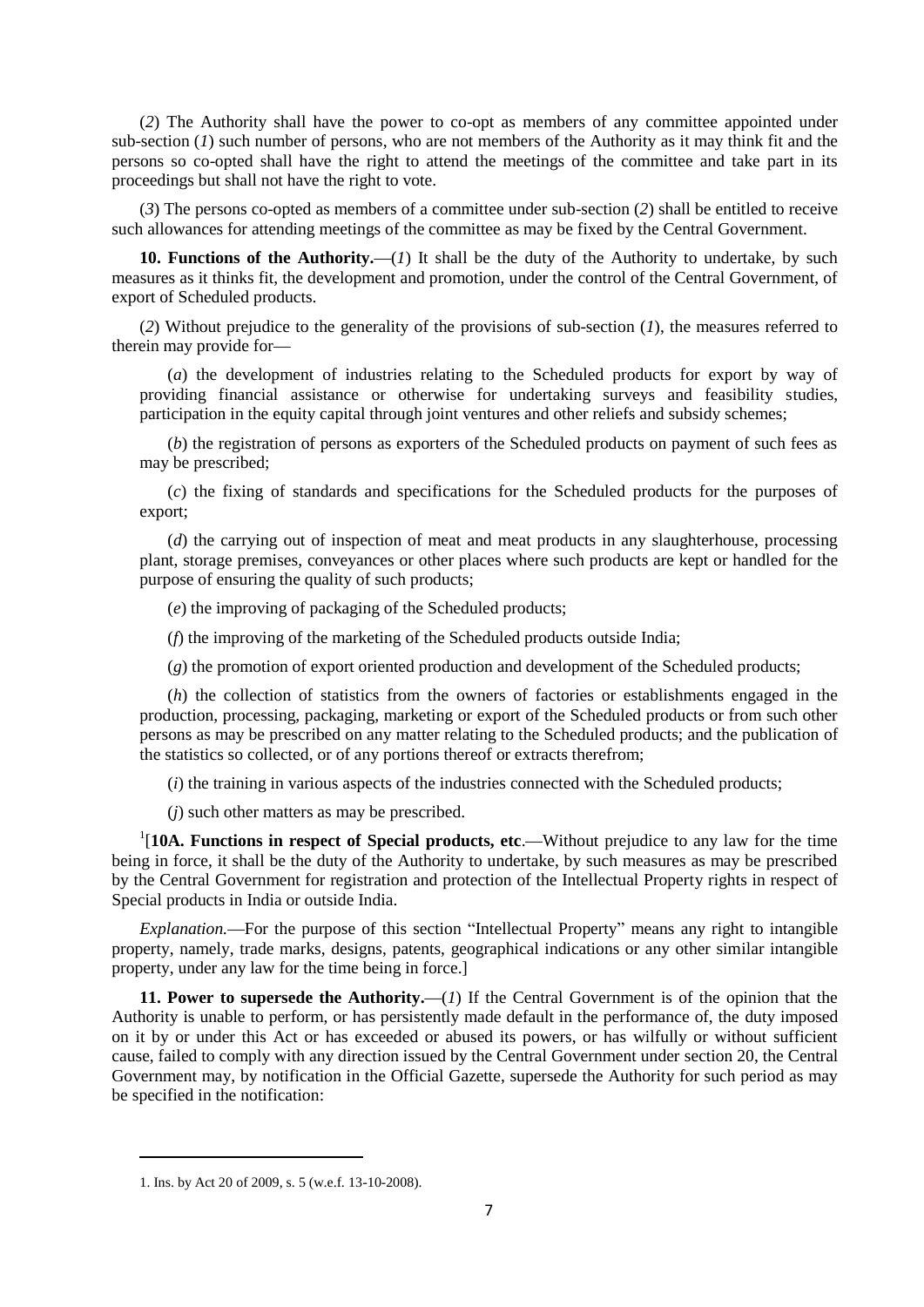Provided that before issuing a notification under this sub-section, the Central Government shall give reasonable time to the Authority to show cause why it should not be superseded and shall consider the explanation and objections, if any, of the Authority.

(*2*) Upon the publication of a notification under sub-section (*1*) superseding the Authority,—

(*a*) all the members of the Authority shall, notwithstanding that their term of office has not expired as from the date of supersession, vacate their offices as such members;

(*b*) all the powers and duties which may, by or under the provisions of this Act, be exercised or performed by or on behalf of the Authority shall, during the period of supersession, be exercised and performed by such person or persons as the Central Government may direct;

(*c*) all property vested in the Authority shall, during the period of supersession, vest in the Central Government.

(*3*) On the expiration of the period of supersession specified in the notification issued under sub-section (*1*), the Central Government may—

(*a*) extend the period of supersession for such further period as it may consider necessary; or

(*b*) reconstitute the Authority in the manner provided in section 4.

### CHAPTER III

### **REGISTRATION**

**12. Registration of exporters**.—(*1*) Every person exporting any one or more of the Scheduled products shall, before the expiration of one month from the date on which he undertakes such export or before the expiration of three months from the date of coming into force of this section, whichever is later, apply to the Authority to be registered as an exporter of the Scheduled product or Scheduled products:

Provided that the Authority may, for sufficient reason, extend the time-limit for registration by such period as it thinks fit.

(*2*) Registration once made shall continue to be in force until it is cancelled by the Authority.

**13. Application, cancellation, fee payable and other matters relating to registration.—**The form of application for registration under section 12 and for the cancellation of such registration, the fee payable on such applications, the particulars to be included in such applications, the procedure to be followed in granting and cancelling registration and the registers to be kept by the Authority shall be such as may be prescribed.

**14. Returns to be made by exporters.**—(*1*) Every exporter, referred to in sub-section (*1*) of section 12, shall furnish to the Authority at the prescribed time and in the prescribed manner such returns as may be prescribed.

(*2*) The Authority may authorise a member or any of its officers to inspect any processing plant or any other establishment of the exporter at any time to verify the accuracy of any return made under this section.

#### CHAPTER IV

### FINANCE, ACCOUNTS AND AUDIT

**15. Grants or loans by the Central Government.—**The Central Government may, after due appropriation made by Parliament by law in this behalf, pay to the Authority by way of grants or loans such sums of money as the Central Government may think fit for being utilised for the purposes of this Act.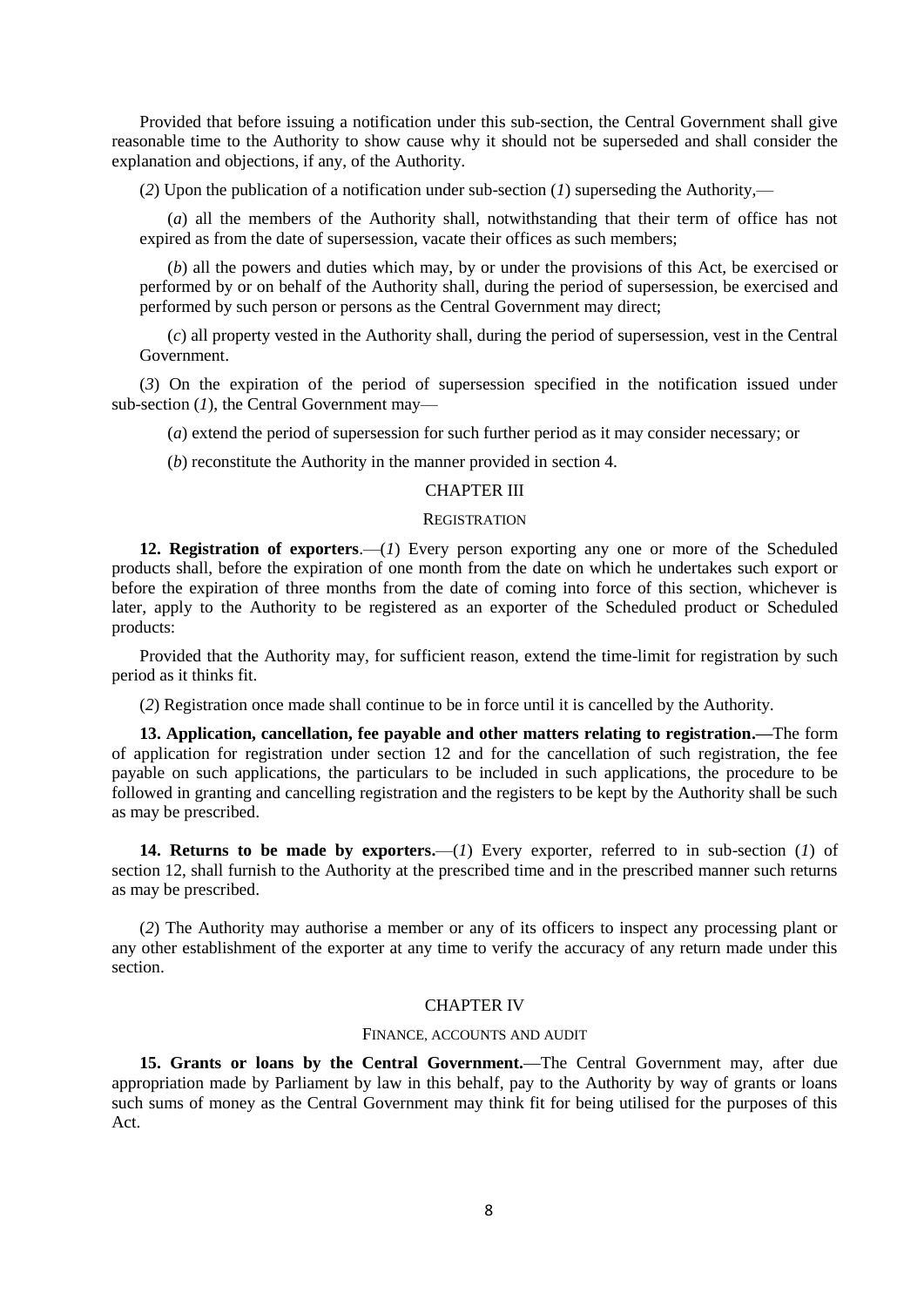**16. Constitution of Agricultural and Processed Food Products Export Development Fund.—**(*1*) There shall be formed a Fund to be called the Agricultural and Processed Food Products Export Development Fund and there shall be credited thereto**—**

(*a*) any sums of money which the Central Government may, after due appropriation made by Parliament by law in this behalf, provide from and out of the proceeds of the cess credited under section 4 of the Agricultural and Processed Food Products Export Cess Act, 1985, after deducting therefrom the expenses of collection of the cess and the amount, if any, refunded;

(*b*) all fees levied and collected in respect of registration and other matters under this Act or the rules made thereunder;

(*c*) any grants or loans that may be made by the Central Government for the purposes of this Act under section 15; and

(*d*) any grants or loans that may be made by any State Government, voluntary organisation or other institution for the purposes of this Act:

Provided that no such grant, loan or donation shall be credited to the Fund except with the prior approval of the Central Government.

(*2*) The Fund shall be applied for**—**

(*a*) meeting the cost of the measures referred to in section 10;

(*b*) meeting the salaries, allowances and other remuneration of the members, officers and other employees, as the case may be, of the Authority;

(*c*) meeting the other administrative expenses of the Authority and any other expenses authorised by or under this Act; and

(*d*) repayment of any loan.

**17. Borrowing powers of the Authority.—**Subject to such rules as may be made in this behalf, the Authority shall have power to borrow on the security of the Agricultural and Processed Food Products Export Development Fund or any other asset for carrying out the purposes of this Act.

18. Accounts and audit.—(*1*) The Authority shall maintain proper accounts and other relevant records and prepare an annual statement of accounts, in such form as may be prescribed by the Central Government in consultation with the Comptroller and Auditor-General of India.

(*2*) The accounts of the Authority shall be audited by the Comptroller and Auditor-General of India at such intervals as may be specified by him and any expenditure incurred in connection with such audit shall be payable by the Authority to the Comptroller and Auditor-General.

(*3*) The Comptroller and Auditor-General of India and any person appointed by him in connection with the audit of the accounts of the Authority shall have the same rights and privileges and the authority in connection with such audit as the Comptroller and Auditor-General generally has in connection with the audit of Government accounts and, in particular, shall have the right to demand the production of books, accounts, connected vouchers and other documents and papers and to inspect any of the offices of the Authority.

(*4*) The accounts of the Authority as certified by the Comptroller and Auditor-General of India or any other person appointed by him in this behalf together with the audit report thereon shall be forwarded annually to the Central Government and that Government shall cause the same to be laid before each House of Parliament.

### CHAPTER V

#### CONTROL BY THE CENTRAL GOVERNMENT

**19. Power to prohibit or control imports and exports of Scheduled products.—**(*1*) The Central Government may, by order published in the Official Gazette, make provision for prohibiting, restricting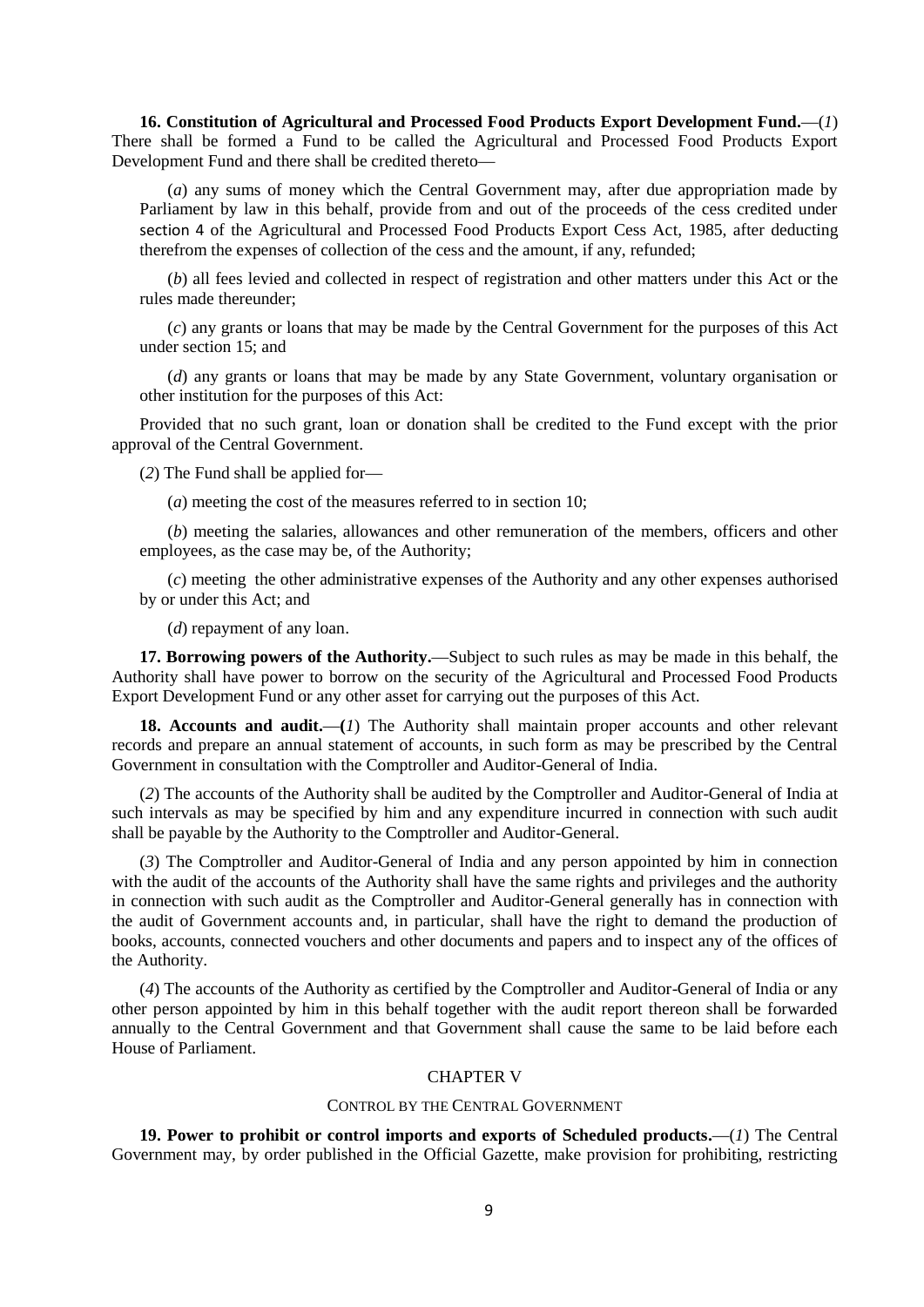or otherwise controlling the import or export of the Scheduled products, either generally or in specified classes of cases.

(*2*) All Scheduled products to which any order under sub-section (*1*) applies, shall be deemed to be goods of which the export has been prohibited under section 11 of the Customs Act, 1962 (52 of 1962), and all the provisions of that Act shall have effect accordingly.

(*3*) If any person contravenes any order made under sub-section (*1*), he shall, without prejudice to any confiscation or penalty to which he may be liable under the provisions of the Customs Act, 1962 (52 of 1962), as applied by sub-section (*2*), be punishable with imprisonment for a term which may extend to one year, or with fine, or with both.

**20. Directions by the Central Government.—**The Authority shall carry out such directions as may be issued to it from time to time by the Central Government for the efficient administration of this Act.

**21. Returns and reports.—**(*1*) The Authority shall furnish to the Central Government at such time and in such form and manner as may be prescribed or as the Central Government may direct, such returns and statements and such particulars in regard to any proposed or existing programme for the promotion and development of the export of the Scheduled products, as the Central Government may, from time to time, require.

(*2*) Without prejudice to the provisions of sub-section (*1*), the Authority shall, as soon as possible, after the end of each financial year, submit to the Central Government a report in such form and before such date, as may be prescribed, giving a true and full account of its activities, policy and programmes during the previous financial year.

(*3*) A copy of the report received under sub-section (*2*) shall be laid, as soon as may be, after it is received, before each House of Parliament.

### CHAPTER VI

#### **MISCELLANEOUS**

**22. Penalty for making false reports.—**Any person who, being required by or under this Act to furnish any return, fails to furnish such return or furnishes a return containing any particular which is false and which he knows to be false or does not believe to be true shall be punishable with fine which may extend to five hundred rupees.

### **23. Penalties for obstructing a member or officer of the Authority in the discharge of his duty and for failure to produce books and records.—**Any person who**—**

(*a*) obstructs any member authorised by the Chairman in writing or any officer or other employee of the Authority authorised in this behalf by the Central Government or by the Authority, in the exercise of any power conferred, or in the discharge of any duty imposed on him by or under this Act; or

(*b*) having control over or custody of any account book or other record fails to produce such book or record when required to do so by or under this Act,

shall be punishable with imprisonment for a term which may extend to six months, or with fine which may extend to one thousand rupees, or with both.

**24. Other penalties.—**Whoever contravenes or attempts to contravene or abets the contravention of the provisions of this Act or of any rules made hereunder other than the provisions, the punishment for the contravention whereof has been provided for in sections 19, 22 and 23, shall be punishable with imprisonment for a term which may extend to six months, or with fine which may extend to one thousand rupees, or with both and in the case of a continuing contravention with an additional fine which may extend to fifty rupees for every day during which such contravention continues after conviction for the first such contravention.

**25. Offences by companies.—**(*1*) Where an offence under this Act has been committed by a company, every person who at the time the offence was committed was in charge of, and was responsible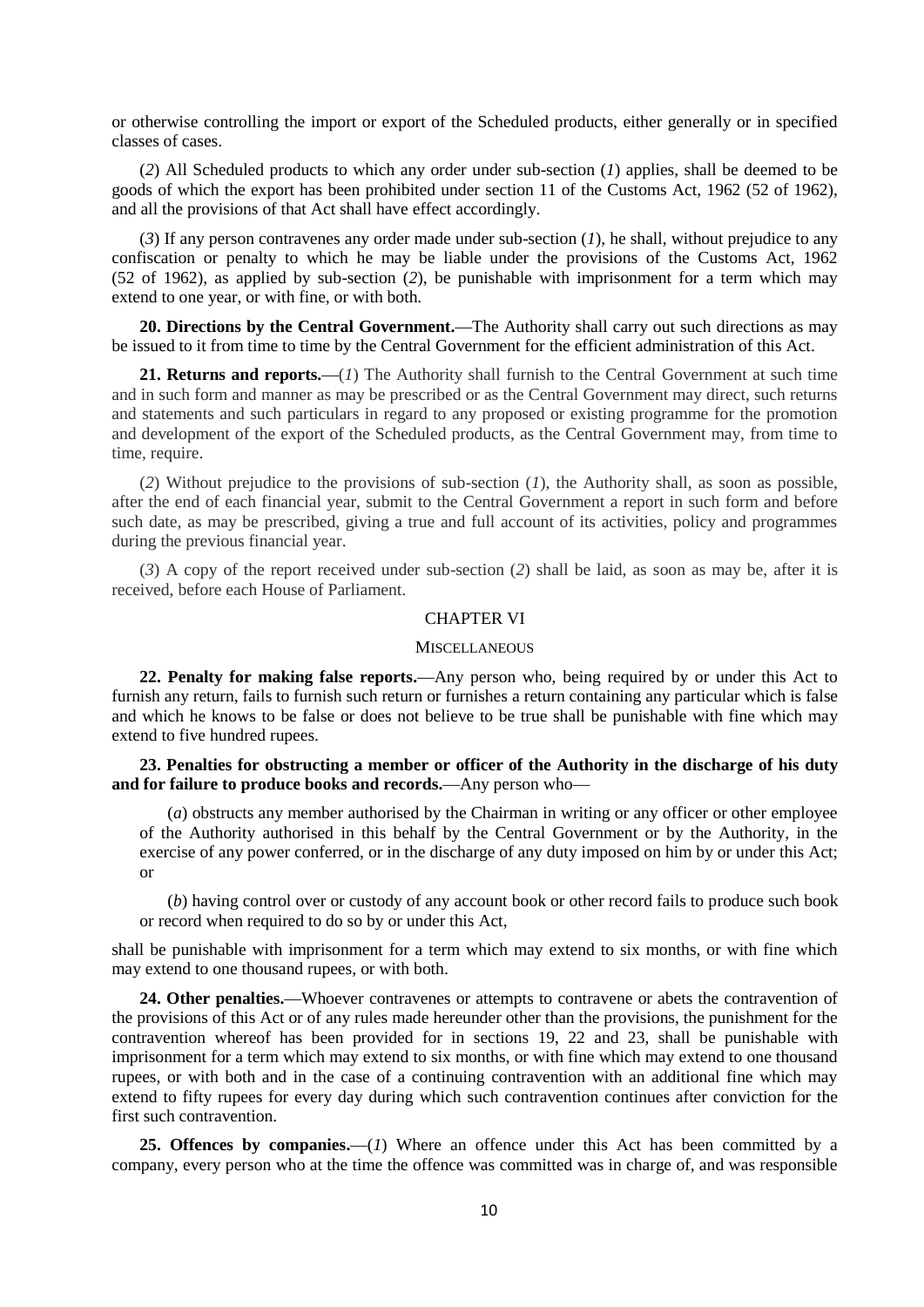to, the company for the conduct of the business of the company as well as the company shall be deemed to be guilty of the offence and shall be liable to be proceeded against and punished accordingly:

Provided that nothing contained in this sub-section shall render any such person liable to any punishment, if he proves that the offence was committed without his knowledge or that he exercised all due diligence to prevent the commission of such offence.

(*2*) Notwithstanding anything contained in sub-section (*1*), where an offence under this Act has been committed by a company and it is proved that the offence has been committed with the consent or connivance of, or is attributable to any neglect on the part of, any director, manager, secretary or other officer of the company, such director, manager, secretary or other officer shall also be deemed to be guilty of that offence and shall be liable to be proceeded against and punished accordingly.

*Explanation.*—For the purposes of this section,—

(*a*) "company" means any body corporate and includes a firm or other association of individuals; and

(*b*) "director", in relation to a firm, means a partner in the firm.

**26. Jurisdiction of court**.—No court inferior to that of a Metropolitan Magistrate or a Magistrate of the first class shall try any offence punishable under this Act.

**27. Previous sanction of the Central Government.—**No prosecution for any offence punishable under this Act shall be instituted except with previous sanction of the Central Government.

**28. Protection of action taken in good faith.—**No suit, prosecution or other legal proceedings shall lie against the Central Government, or the Authority or any committee appointed by it, or any member of the Authority or such committee, or any officer or other employee of the Central Government or of the Authority or any other person authorised by the Central Government or the Authority, for anything which is in good faith done or intended to be done under this Act or the rules made thereunder.

**29. Power to delegate.—**The Central Government may, by order published in the Official Gazette, direct that any power exercisable by it under this Act (not being the power to make rules under section 32) may also be exercised in such cases and subject to such conditions, if any, as may be specified in the order, by such officer or authority as may be specified therein.

**30. Suspension of operation of this Act**.—(*1*) If the Central Government is satisfied that circumstances have arisen rendering it necessary that certain of the restrictions imposed by this Act should cease to be imposed or if it considers necessary or expedient so to do in the public interest, it may, by notification in the Official Gazette, suspend or relax to such extent and either indefinitely or for such period as may be specified in the notification, the operation of all or any of the provisions of this Act.

(*2*) Where the operation of any provision of this Act has under sub-section (*1*) been suspended or relaxed indefinitely, such suspension or relaxation may, at any time while this Act remains in force, be removed by the Central Government by notification in the Official Gazette.

**31. Application of other laws not barred**.—The provisions of this Act shall be in addition to and not in derogation of the provisions of any other law for the time being in force.

**32. Power to make rules**.—(*1*) The Central Government may, by notification in the Official Gazette, make rules for carrying out the purposes of this Act.

(*2*) In particular, and without prejudice to the generality of the foregoing power, such rules may provide for all or any of the following matters, namely:—

(*a*) the term of office of the members [other than the member referred to in clause (*b*) of sub-section (*4*) of section 4], the manner of filling vacancies among, and the procedure to be followed in the discharge of their functions by the members, under sub-section (*5*) of section 4;

(*b*) the powers which may be exercised and the duties which may be performed by the Chairman as the chief executive of the Authority under section 6;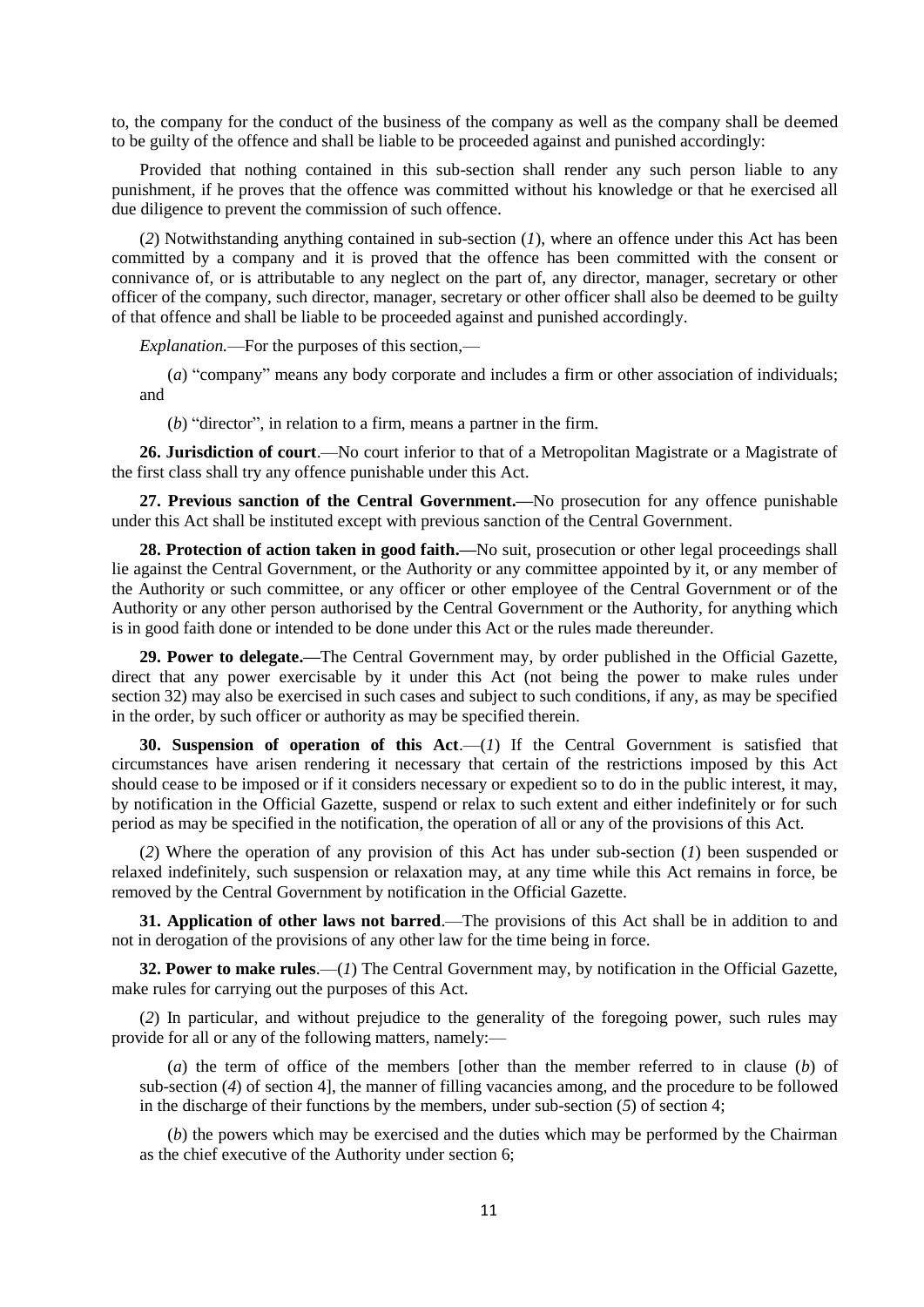(*c*) the powers which may be exercised and the duties which shall be performed by the Secretary of the Authority under sub-section (*1*) of section 7;

(*d*) the control and restrictions subject to which other officers and employees may be appointed by the Authority under sub-section (*3*) of section 7;

(*e*) the form in which and the time within which option may be given by the officers and employees of the Processed Foods Export Promotion Council under sub-section (*3*) of section 8;

(*f*) payment of fees for the registration of exporters of Scheduled products under clause (*b*) of sub-section (*2*) of section 10;

(*g*) persons other than the owners from whom the collection of statistics in respect of any matter relating to Scheduled products may be made under clause (*h*) of sub-section (*2*) of section 10;

(*h*) the additional matters in respect of which the Authority may undertake measures in the discharge of its functions under clause (*j*) of sub-section (*2*) of section 10;

 $\frac{1}{1}$ (*ha*) the measures for registration and protection of the Intellectual Property rights under section 10A;]

(*i*) the form and the manner of making application for registration and for cancellation of registration, the fee payable on such application and the procedure to be followed in granting and cancelling registration and the conditions governing such registration, under section 13;

(*j*) the time at which and the manner in which an exporter shall furnish returns to the Authority under sub-section (*1*) of section 14;

(*k*) the form in which the accounts of the Authority shall be maintained under sub-section (*1*) of section 18;

(*l*) the form and manner in which and the time at which the Authority shall furnish returns and statements to the Central Government under sub-section (*1*) of section 21;

(*m*) the form in which and the date before which the Authority shall furnish to the Central Government the report of its activities and programme under sub-section (*2*) of section 21;

(*n*) any other matter which is to be or may be prescribed under this Act.

**33. Power to make regulations.—**(*1*) The Authority may, with the previous sanction of the Central Government, by notification in the Official Gazette, make regulations not inconsistent with the provisions of this Act and the rules made thereunder, to provide for all matters for which provision is necessary or expedient for the purposes of giving effect to the provisions of this Act.

(*2*) In particular, and without prejudice to the generality of the foregoing powers, such regulations may provide for all or any of the following matters, namely:**—**

(*a*) the times and places at which meetings of the Authority or any committee thereof, shall be held and the procedure to be followed thereat and the number of members which shall form a quorum at a meeting under sub-section (*8*) of section 4;

(*b*) the method of appointment, the conditions of service and the scales of pay and allowances of any of the officers and other employees of the Authority under sub-section (*3*) of section 7;

(*c*) generally for the efficient conduct of the affairs of the Authority.

(*3*) The Central Government may, by notification in the Official Gazette, modify or rescind any regulation sanctioned by it and the regulation so modified or rescinded shall have effect only in such modified form or be of no effect, as the case may be; so, however, that any such modification or rescission shall be without prejudice to the validity of anything done under the regulation before its modification or rescission.

<sup>1.</sup> Ins. by Act 20 of 2009, s. 6 (w.e.f. 13-10-2008).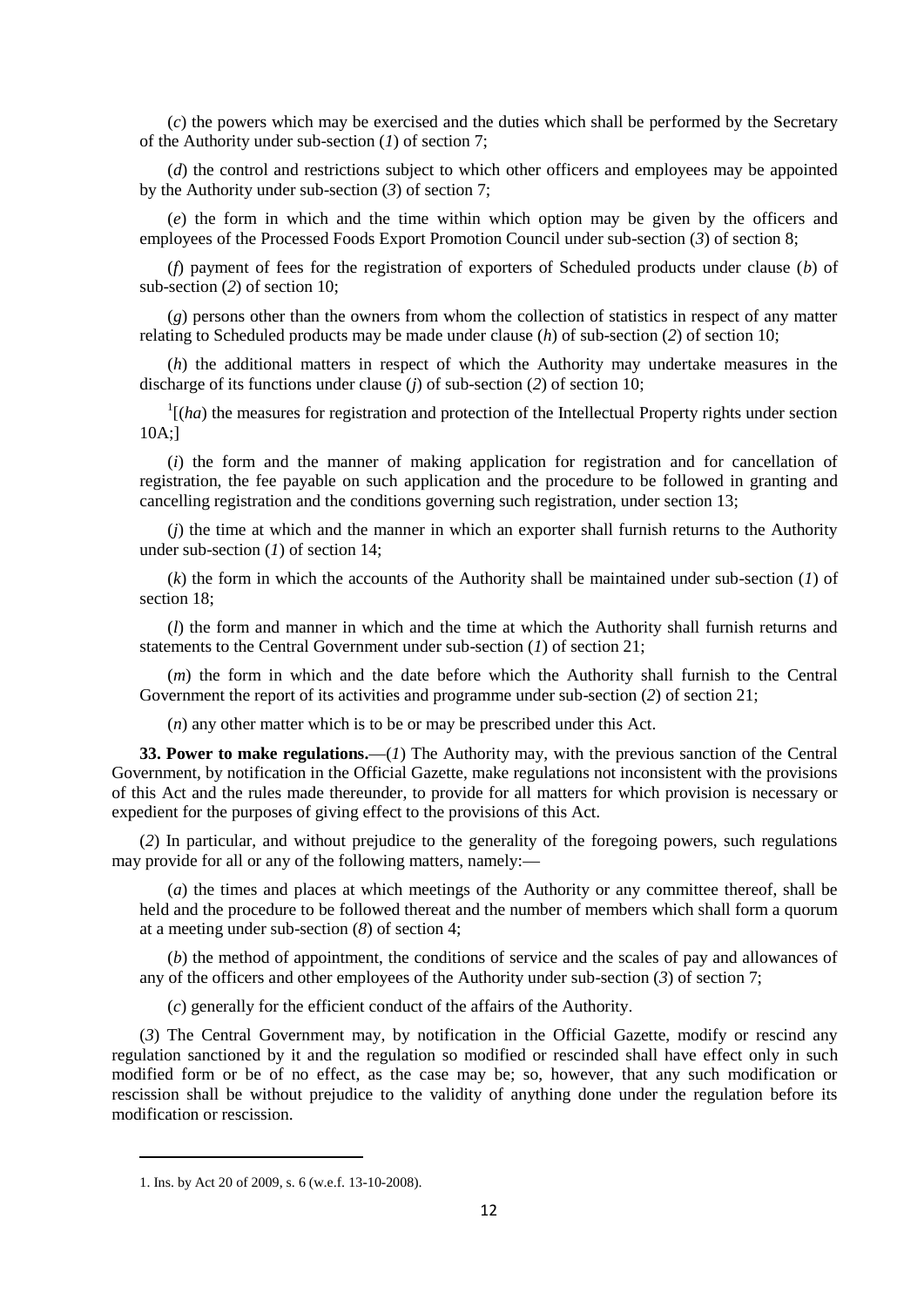**34. Rules and regulations to be laid before Parliament.—**Every rule and every regulation made under this Act shall be laid, as soon as may be after it is made, before each House of Parliament, while it is in session, for a total period of thirty days which may be comprised in one session or in two or more successive sessions, and if, before the expiry of the session immediately following the session or the successive sessions aforesaid, both Houses agree in making any modification in the rule or regulation, as the case may be, or both Houses agree that the rule or regulation, as the case may be, should not be made, the rule or regulation shall thereafter have effect only in such modified form or be of no effect, as the case may be; so, however, that any such modification or annulment shall be without prejudice to the validity of anything previously done under that rule or regulation.

<sup>1</sup>[35. Validation.—All things done, or, omitted to be done, and all actions or measures taken, or, not taken, during the period beginning on or after the 13th day of October, 2008 and ending immediately before the date of commencement of the Agricultural and Processed Food Products Export Development Authority (Amendment) Act, 2009 (20 of 2009), shall, in so far as they are in conformity with the provisions of this Act, as amended by the Agricultural and Processed Food Products Export Development Authority (Amendment) Act, 2009, be deemed to have been done, or, omitted to be done, or, taken, or, not taken, under the provisions of this Act, as amended by the Agricultural and Processed Food Products Export Development Authority (Amendment) Act, 2009, as if such provisions were in force at the time such things were done or omitted to be done and actions or measures taken or not taken during the said period.]

<sup>1.</sup> Ins. by Act 20 of 2009, s. 7 (w.e.f. 13-10-2008).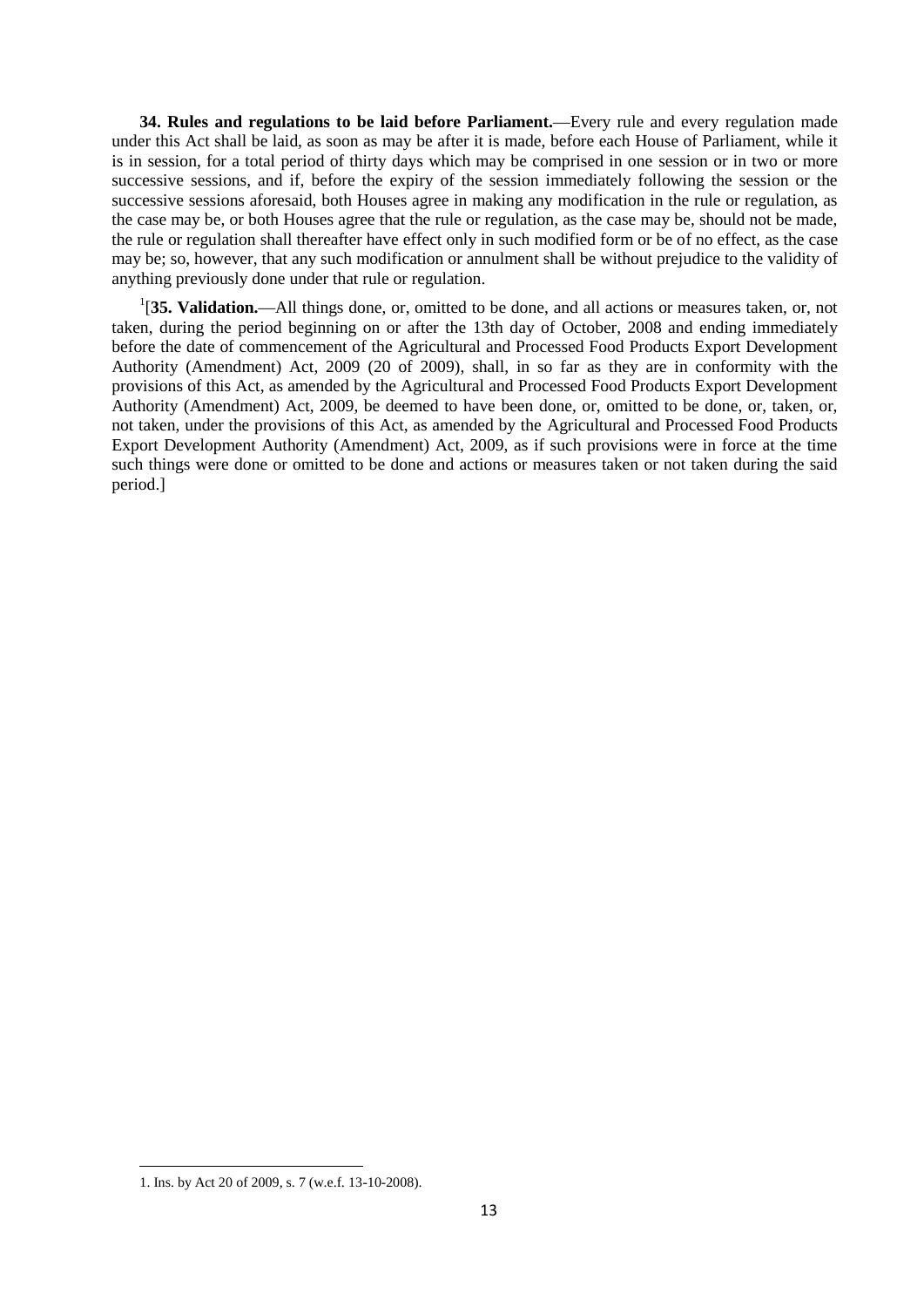# <sup>1</sup>[THE FIRST SCHEDULE]

## [*See* section 2(*i*)]

- 1. Fruits, vegetables and their products.
- 2. Meat and meat products.
- 3. Poultry and poultry products.
- 4. Dairy products.
- 5. Confectionary, biscuits and bakery products.
- 6. Honey, jaggery and sugar products.
- 7. Cocoa and its products, chocolates of all kinds.
- 8. Alcoholic and non-alcoholic beverages.
- 9. Cereal products.
- 10. Cashewnuts, groundnuts, peanuts and walnuts.
- 11. Pickles, chutneys and papads.
- 12. Guar Gum.

- 13. Floriculture and floriculture products.
- 14. Herbal and medicinal plants.

<sup>1.</sup> The Schedule numbered as the First Schedule by Act 20 of 2009, s. 8 (w.e.f. 13-10-2008).